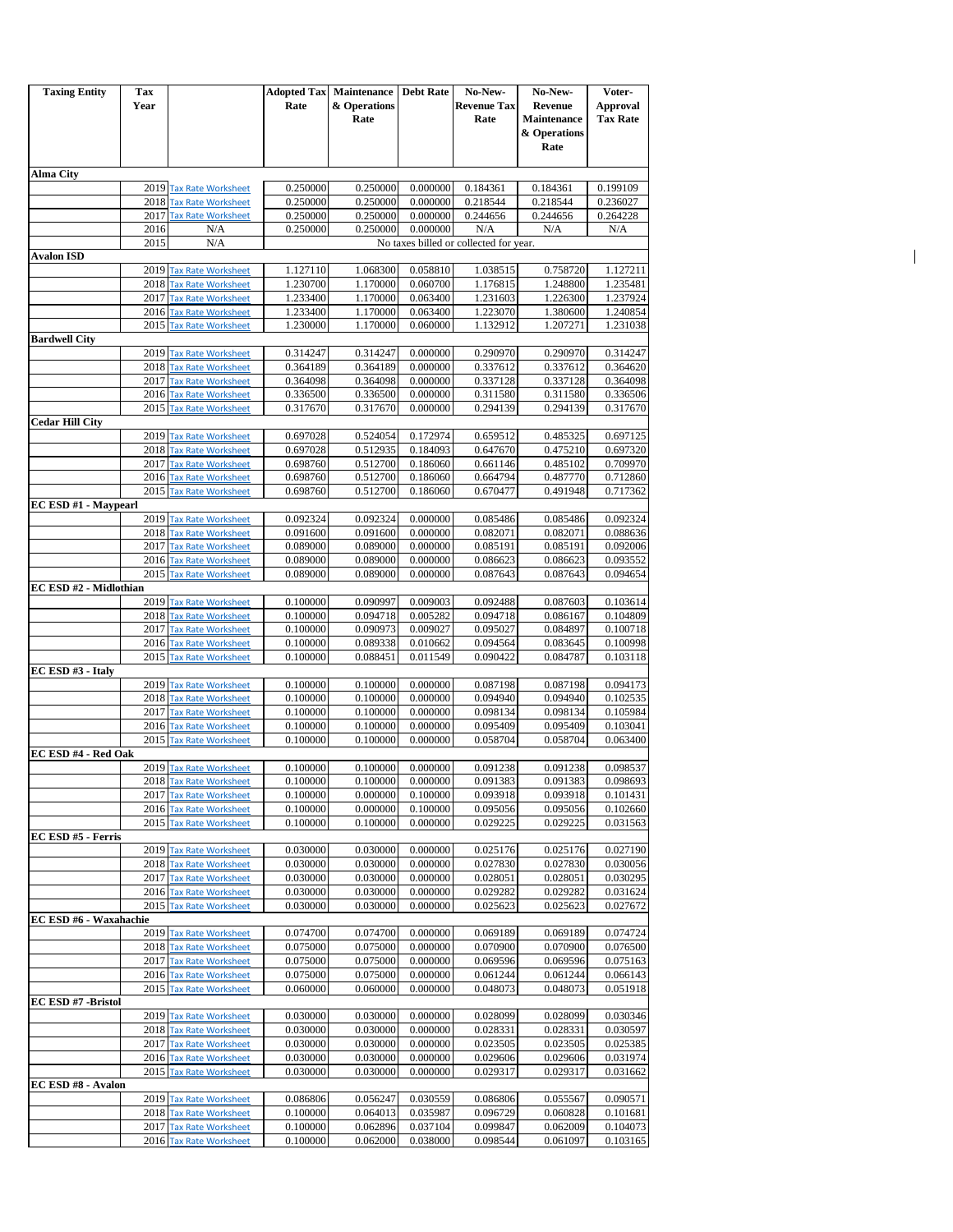|                                      |      | 2015 Tax Rate Worksheet                            | 0.100000             | 0.062000             | 0.038000             | 0.095240             | 0.057143                           | 0.099559             |
|--------------------------------------|------|----------------------------------------------------|----------------------|----------------------|----------------------|----------------------|------------------------------------|----------------------|
| EC ESD #9 - Palmer                   |      |                                                    |                      |                      |                      |                      |                                    |                      |
|                                      |      | 2019 Tax Rate Worksheet                            | 0.060000             | 0.060000             | 0.000000             | 0.051197             | 0.051197                           | 0.055292             |
|                                      |      | 2018 Tax Rate Worksheet                            | 0.060000             | 0.060000             | 0.000000             | 0.055235             | 0.055235                           | 0.059653             |
|                                      |      | 2017 Tax Rate Worksheet                            | 0.060000             | 0.060000             | 0.000000             | 0.056425             | 0.056425                           | 0.060939             |
|                                      |      | 2016 Tax Rate Worksheet<br>2015 Tax Rate Worksheet | 0.060000<br>0.060000 | 0.060000<br>0.060000 | 0.000000<br>0.000000 | 0.057469<br>0.057662 | 0.057469<br>0.057662               | 0.062066<br>0.062274 |
| <b>EC Fresh Water Supply Dist #1</b> |      |                                                    |                      |                      |                      |                      |                                    |                      |
|                                      | 2019 | N/A                                                | 1.000000             | 1.000000             | 1.000000             | N/A                  | N/A                                | N/A                  |
|                                      | 2018 | N/A                                                | 1.000000             | 1.000000             | 0.000000             | N/A                  | N/A                                | N/A                  |
|                                      | 2017 | N/A                                                | 1.000000             | 1.000000             | 0.000000             | N/A                  | N/A                                | N/A                  |
|                                      | 2016 | N/A                                                | 1.000000             | 1.000000             | 0.000000             | N/A                  | N/A                                | N/A                  |
|                                      | 2015 | N/A                                                | 1.000000             | 1.000000             | 0.000000             | N/A                  | N/A                                | N/A                  |
| <b>Ellis County</b>                  |      |                                                    |                      |                      |                      |                      |                                    |                      |
|                                      |      | 2019 Tax Rate Worksheet                            | 0.329557             | 0.301445             | 0.028112             | 0.308502             | 0.282121                           | 0.332802             |
|                                      |      | 2018 Tax Rate Worksheet<br>2017 Tax Rate Worksheet | 0.338984<br>0.359713 | 0.310872<br>0.330730 | 0.028112<br>0.028983 | 0.338984<br>0.361391 | 0.310872<br>0.311998               | 0.361944<br>0.365940 |
|                                      |      | 2016 Tax Rate Worksheet                            | 0.380091             | 0.327052             | 0.053039             | 0.363291             | 0.306797                           | 0.384379             |
|                                      |      | 2015 Tax Rate Worksheet                            | 0.380091             | 0.323586             | 0.056505             | 0.355138             | 0.299841                           | 0.380333             |
| <b>Ellis County Lateral Road</b>     |      |                                                    |                      |                      |                      |                      |                                    |                      |
|                                      |      | 2019 Tax Rate Worksheet                            | 0.030976             | 0.030976             | 0.000000             | 0.028683             | 0.028683                           | 0.030977             |
|                                      |      | 2018 Tax Rate Worksheet                            | 0.031549             | 0.031549             | 0.000000             | 0.031549             | 0.031549                           | 0.034072             |
|                                      |      | 2017 Tax Rate Worksheet                            | 0.033508             | 0.033508             | 0.000000             | 0.031833             | 0.031833                           | 0.034379             |
|                                      |      | 2016 Tax Rate Worksheet                            | 0.033508             | 0.033508             | 0.000000             | 0.031990             | 0.031990                           | 0.034549             |
|                                      |      | 2015 Tax Rate Worksheet                            | 0.033508             | 0.033508             | 0.000000             | 0.031276             | 0.031276                           | 0.033778             |
| <b>Ennis City</b>                    |      | 2019 Tax Rate Worksheet                            | 0.724473             | 0.449865             | 0.274608             | 0.630138             | 0.416542                           | 0.724473             |
|                                      |      | 2018 Tax Rate Worksheet                            | 0.710000             | 0.470000             | 0.240000             | 0.688015             | 0.454814                           | 0.732251             |
|                                      |      | 2017 Tax Rate Worksheet                            | 0.710000             | 0.470000             | 0.240000             | 0.700020             | 0.459668                           | 0.736441             |
|                                      |      | 2016 Tax Rate Worksheet                            | 0.699000             | 0.459000             | 0.240000             | 0.639892             | 0.420640                           | 0.701340             |
|                                      |      | 2015 Tax Rate Worksheet                            | 0.669174             | 0.439891             | 0.229283             | 0.659568             | 0.407308                           | 0.669175             |
| <b>Ennis ISD</b>                     |      |                                                    |                      |                      |                      |                      |                                    |                      |
|                                      |      | 2019 Tax Rate Worksheet                            | 1.488350             | 1.068350             | 0.420000             | 1.347464             | 0.979890                           | 1.532568             |
|                                      |      | 2018 Tax Rate Worksheet<br>2017 Tax Rate Worksheet | 1.540000<br>1.535800 | 1.170000<br>1.040000 | 0.370000<br>0.495800 | 1.469588<br>1.505506 | 1.064400<br>1.083800               | 1.541364<br>1.534947 |
|                                      |      | 2016 Tax Rate Worksheet                            | 1.540000             | 1.040000             | 0.500000             | 1.474056             | 1.082900                           | 1.557222             |
|                                      |      | 2015 Tax Rate Worksheet                            | 1.540000             | 1.040000             | 0.500000             | 1.432521             | 1.022366                           | 1.556231             |
| <b>Ferris City</b>                   |      |                                                    |                      |                      |                      |                      |                                    |                      |
|                                      |      | 2019 Tax Rate Worksheet                            | 0.599843             | 0.491811             | 0.108032             | 0.578795             | 0.455381                           | 0.599843             |
|                                      |      | 2018 Tax Rate Worksheet                            | 0.687134             | 0.540627             | 0.146507             | 0.620846             | 0.421073                           | 0.601264             |
|                                      |      | 2017 Tax Rate Worksheet                            | 0.687134             | 0.466041             | 0.221093             | 0.634490             | 0.400716                           | 0.653865             |
|                                      |      | 2016 Tax Rate Worksheet<br>2015 Tax Rate Worksheet | 0.687134<br>0.687134 | 0.433964<br>0.430232 | 0.253170<br>0.256902 | 0.659897<br>0.671200 | 0.405681<br>0.412631               | 0.693488<br>0.702543 |
| <b>Ferris ISD</b>                    |      |                                                    |                      |                      |                      |                      |                                    |                      |
|                                      |      | 2019 Tax Rate Worksheet                            | 1.447249             | 1.068350             | 0.378899             | 1.252242             | 1.115840                           | 1.447249             |
|                                      |      | 2018 Tax Rate Worksheet                            | 1.517300             | 1.170000             | 0.347300             | 1.249250             | 1.238430                           | 1.599496             |
|                                      |      | 2017 Tax Rate Worksheet                            | 1.387300             | 1.170000             | 0.217300             | 1.225237             | 1.238000                           | 1.407315             |
|                                      |      | 2016 Tax Rate Worksheet                            | 1.355000             | 1.170000             | 0.185000             | 1.308962             | 1.070600                           | 1.244426             |
|                                      |      | 2015 Tax Rate Worksheet                            | 1.355000             | 1.040000             | 0.315000             | 1.257822             | 1.052061                           | 1.376327             |
| <b>Frost ISD</b>                     | 2019 | Not Provided                                       | 1.424300             |                      | 1.068300  0.356000   |                      | 1.370630 Not Received Not Received |                      |
|                                      | 2018 | Not Provided                                       | 1.594400             | 1.170000             | 0.424400             | 1.393970             | 1.393970                           | 1.827960             |
|                                      | 2017 | Not Provided                                       | 1.174250             | 1.116400             | 0.057850             | 1.116400             | 1.116400                           | 1.170000             |
|                                      | 2016 | Not Provided                                       | 1.220800             | 1.170000             | 0.050800             | 1.245200             | 1.245200                           | 1.170000             |
|                                      | 2015 | Not Provided                                       | 1.230750             | 1.170000             | 0.060750             | 1.223600             | 1.170000                           | 1.230750             |
| <b>Garrett City</b>                  |      |                                                    |                      |                      |                      |                      |                                    |                      |
|                                      |      | 2019 Tax Rate Worksheet                            | 0.466299             | 0.466299             | 0.000000<br>0.000000 | 0.431759             | 0.431759<br>0.468414               | 0.466299             |
|                                      |      | 2018 Tax Rate Worksheet<br>2017 Tax Rate Worksheet | 0.500000<br>0.493196 | 0.500000<br>0.493196 | 0.000000             | 0.468414<br>0.456663 | 0.456663                           | 0.505887<br>0.493196 |
|                                      |      | 2016 Tax Rate Worksheet                            | 0.500000             | 0.500000             | 0.000000             | 0.480879             | 0.480879                           | 0.519349             |
|                                      |      | 2015 Tax Rate Worksheet                            | 0.500000             | 0.500000             | 0.000000             | 0.471620             | 0.471620                           | 0.509349             |
| <b>Glenn Heights City</b>            |      |                                                    |                      |                      |                      |                      |                                    |                      |
|                                      |      | 2019 Tax Rate Worksheet                            | 0.833523             | 0.649394             | 0.184129             | 0.796774             | 0.601291                           | 0.833523             |
|                                      |      | 2018 Tax Rate Worksheet                            | 0.879181             | 0.663441             | 0.215740             | 0.810870             | 0.614290                           | 0.879181             |
|                                      |      | 2017 Tax Rate Worksheet                            | 0.885434             | 0.670822             | 0.214612             | 0.851394             | 0.621132                           | 0.885434             |
|                                      |      | 2016 Tax Rate Worksheet<br>2015 Tax Rate Worksheet | 0.935530             | 0.682468             | 0.253062             | 0.750172             | 0.645289                           | 0.949974<br>0.793401 |
| <b>Grand Prairie City</b>            |      |                                                    | 0.793400             | 0.682474             | 0.110926             | 0.735130             | 0.631922                           |                      |
|                                      |      | 2019 Tax Rate Worksheet                            | 0.669998             | 0.457127             | 0.212871             | 0.611522             | 0.423267                           | 0.670017             |
|                                      |      | 2018 Tax Rate Worksheet                            | 0.669998             | 0.463696             | 0.206302             | 0.622810             | 0.437050                           | 0.678310             |
|                                      |      | 2017 Tax Rate Worksheet                            | 0.669998             | 0.471196             | 0.198802             | 0.622006             | 0.439647                           | 0.673620             |
|                                      |      | 2016 Tax Rate Worksheet                            | 0.669998             | 0.473549             | 0.196449             | 0.617077             | 0.444174                           | 0.676156             |
|                                      |      | 2015 Tax Rate Worksheet                            | 0.669998             | 0.484892             | 0.185106             | 0.652123             | 0.462393                           | 0.674490             |
| <b>Italy City</b>                    |      | 2019 Tax Rate Worksheet                            | 0.721586             | 0.438745             | 0.282841             | 0.721586             | 0.501027                           | 0.750829             |
|                                      |      | 2018 Tax Rate Worksheet                            | 0.852883             | 0.511387             | 0.341496             | 0.852883             | 0.553133                           | 0.856992             |
|                                      |      |                                                    |                      |                      |                      |                      |                                    |                      |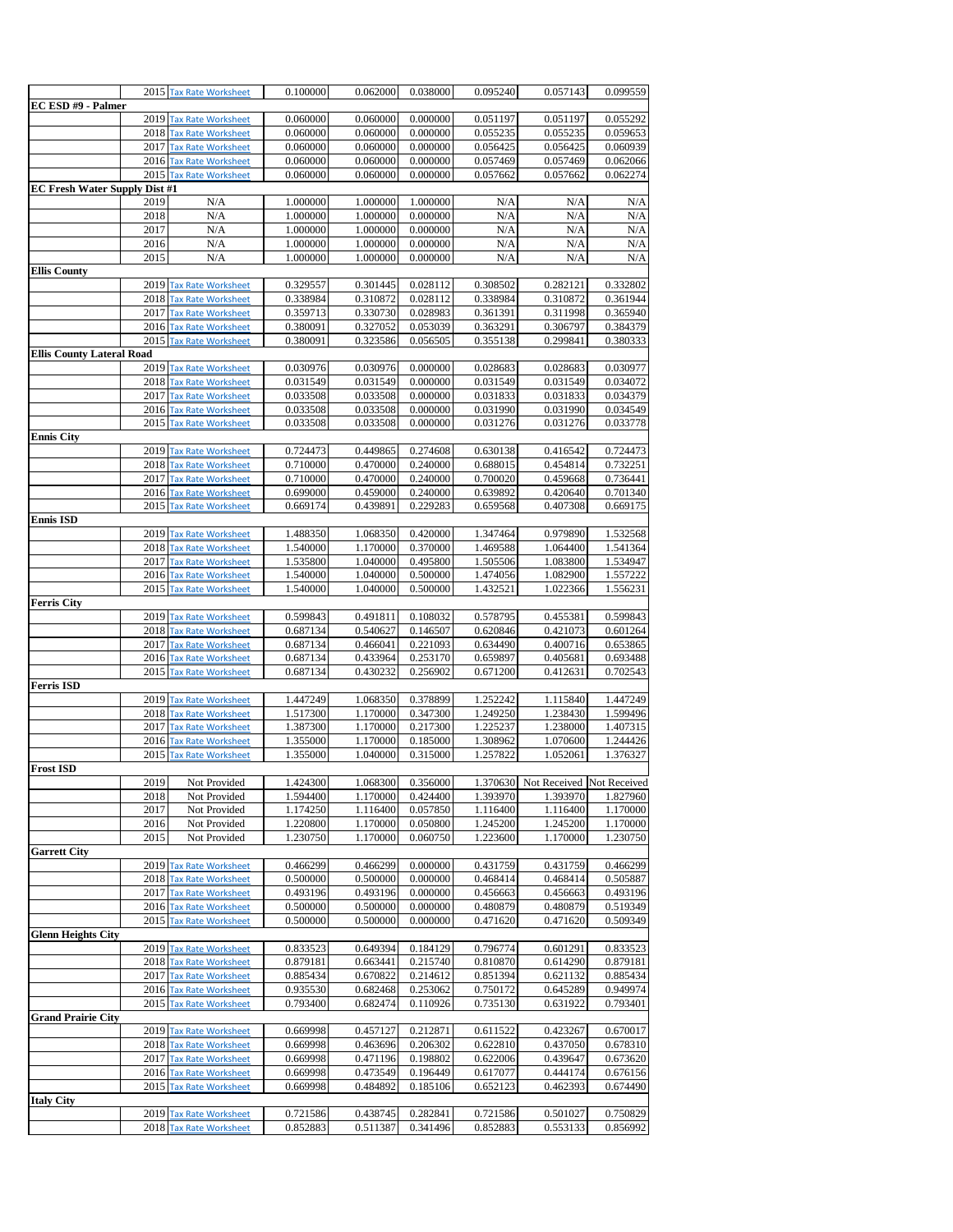|                                           |      | 2017 Tax Rate Worksheet                            | 0.906439 | 0.495117 | 0.411322 | 0.906439                                                      | 0.593357 | 0.962857                                                             |
|-------------------------------------------|------|----------------------------------------------------|----------|----------|----------|---------------------------------------------------------------|----------|----------------------------------------------------------------------|
|                                           |      | 2016 Tax Rate Worksheet                            | 0.926327 | 0.513269 | 0.413058 | 0.926327                                                      | 0.545843 | 0.931870                                                             |
|                                           |      | 2015 Tax Rate Worksheet                            | 0.974714 | 0.483502 | 0.491212 | 0.974714                                                      | 0.543607 | 1.007720                                                             |
| <b>Italy ISD</b>                          |      |                                                    |          |          |          |                                                               |          |                                                                      |
|                                           |      | 2019 Tax Rate Worksheet                            | 1.412316 | 1.068350 | 0.343966 | 1.291628                                                      | 0.860480 | 1.412316                                                             |
|                                           |      | 2018 Tax Rate Worksheet                            | 1.519000 | 1.170000 | 0.349000 | 1.481696                                                      | 1.305800 | 1.519075                                                             |
|                                           |      | 2017 Tax Rate Worksheet                            | 1.585000 | 1.170000 | 0.415000 | 1.531227                                                      | 1.480400 | 1.585095                                                             |
|                                           |      | 2016 Tax Rate Worksheet                            | 1.584972 | 1.170000 | 0.414972 | 1.495251                                                      | 1.248300 | 1.584972                                                             |
|                                           |      | 2015 Tax Rate Worksheet                            | 1.585000 | 1.170000 | 0.415000 | 1.162744                                                      | 1.191278 | 1.619974                                                             |
| <b>Levee District #2</b>                  |      |                                                    |          |          |          |                                                               |          |                                                                      |
|                                           | 2019 | N/A                                                |          |          |          |                                                               |          |                                                                      |
|                                           |      |                                                    |          |          |          | 2.000000 Tax rate per acre. No additional tax rates apply.    |          |                                                                      |
|                                           | 2018 | N/A                                                |          |          |          | 2.000000 Tax rate per acre. No additional tax rates apply.    |          |                                                                      |
|                                           | 2017 | N/A                                                |          |          |          | 2.000000 Tax rate per acre. No additional tax rates apply.    |          |                                                                      |
|                                           | 2016 | N/A                                                |          |          |          | 2.000000 Tax rate per acre. No additional tax rates apply.    |          |                                                                      |
|                                           | 2015 | N/A                                                |          |          |          | 2.000000 Tax rate per acre. No additional tax rates apply.    |          |                                                                      |
| <b>Levee District #3</b>                  |      |                                                    |          |          |          |                                                               |          |                                                                      |
|                                           | 2019 | N/A                                                |          |          |          | 8.000000 Tax rate per acre. No additional tax rates apply.    |          |                                                                      |
|                                           | 2018 | N/A                                                |          |          |          | 8.000000 Tax rate per acre. No additional tax rates apply.    |          |                                                                      |
|                                           | 2017 | N/A                                                |          |          |          | 8.000000 Tax rate per acre. No additional tax rates apply.    |          |                                                                      |
|                                           | 2016 | N/A                                                |          |          |          | 8.000000 Tax rate per acre. No additional tax rates apply.    |          |                                                                      |
|                                           | 2015 | N/A                                                |          |          |          | 8.000000 Tax rate per acre. No additional tax rates apply.    |          |                                                                      |
| <b>Levee District #4</b>                  |      |                                                    |          |          |          |                                                               |          |                                                                      |
|                                           | 2019 | N/A                                                |          |          |          | 0.250000 Tax rate per acre. No additional tax rates apply.    |          |                                                                      |
|                                           | 2018 | N/A                                                |          |          |          | 0.250000 Tax rate per acre. No additional tax rates apply.    |          |                                                                      |
|                                           | 2017 | N/A                                                |          |          |          | 0.250000 Tax rate per acre. No additional tax rates apply.    |          |                                                                      |
|                                           | 2016 | N/A                                                |          |          |          | 0.250000 Tax rate per acre. No additional tax rates apply.    |          |                                                                      |
|                                           | 2015 | N/A                                                |          |          |          | 0.250000 Tax rate per acre. No additional tax rates apply.    |          |                                                                      |
| <b>Mansfield City</b>                     |      |                                                    |          |          |          |                                                               |          |                                                                      |
|                                           |      | 2019 Tax Rate Worksheet                            | 0.710000 | 0.477803 | 0.232197 | 0.683916                                                      | 0.451719 | 0.726338                                                             |
|                                           |      | 2018 Tax Rate Worksheet                            | 0.710000 | 0.484464 | 0.225536 | 0.729455                                                      | 0.482310 | 0.746429                                                             |
|                                           |      | 2017 Tax Rate Worksheet                            | 0.710000 | 0.474458 | 0.235542 | 0.681441                                                      | 0.447761 | 0.719123                                                             |
|                                           |      | 2016 Tax Rate Worksheet                            | 0.710000 | 0.470777 | 0.239223 | 0.666731                                                      | 0.436873 | 0.711045                                                             |
|                                           |      | 2015 Tax Rate Worksheet                            | 0.710000 | 0.468325 | 0.241675 | 0.720352                                                      | 0.474735 | 0.754388                                                             |
| <b>Maypearl City</b>                      |      |                                                    |          |          |          |                                                               |          |                                                                      |
|                                           |      | 2019 Tax Rate Worksheet                            | 0.767114 | 0.461311 | 0.305803 | 0.735267                                                      | 0.456629 | 0.798962                                                             |
|                                           |      | 2018 Tax Rate Worksheet                            | 0.814323 | 0.505730 | 0.308593 | 0.814323                                                      | 0.478270 | 0.825124                                                             |
|                                           |      | 2017 Tax Rate Worksheet                            | 0.905106 | 0.531577 | 0.373529 | 0.905106                                                      | 0.563827 | 0.982462                                                             |
|                                           |      | 2016 Tax Rate Worksheet                            | 0.972183 | 0.605599 | 0.366584 | 0.560740                                                      | 0.560740 | 0.972183                                                             |
|                                           |      | 2015 Tax Rate Worksheet                            | 0.594862 | 0.594862 | 0.000000 | 0.815843                                                      | 0.550799 | 0.594862                                                             |
| <b>Maypearl ISD</b>                       |      |                                                    |          |          |          |                                                               |          |                                                                      |
|                                           |      | 2019 Tax Rate Worksheet                            | 1.219800 | 0.970000 | 0.249800 | 1.211531                                                      | 0.939390 | 1.261259                                                             |
|                                           |      | 2018 Tax Rate Worksheet                            | 1.289000 | 1.040000 | 0.249000 | 1.192792                                                      | 1.162500 | 1.289776                                                             |
|                                           |      | 2017 Tax Rate Worksheet                            | 1.302100 | 1.040000 | 0.262100 | 1.250670                                                      | 1.134400 | 1.307976                                                             |
|                                           |      | 2016 Tax Rate Worksheet                            | 1.317000 | 1.040000 | 0.277000 | 1.290031                                                      | 1.096100 | 1.317317                                                             |
|                                           |      | 2015 Tax Rate Worksheet                            | 1.346000 | 1.040000 | 0.306000 | 1.301471                                                      | 1.040128 | 1.395199                                                             |
| <b>Midlothian City</b>                    |      |                                                    |          |          |          |                                                               |          |                                                                      |
|                                           |      | 2019 Tax Rate Worksheet                            | 0.685000 | 0.383540 | 0.301460 | 0.659778                                                      | 0.355133 | 0.685003                                                             |
|                                           |      | 2018 Tax Rate Worksheet                            | 0.708244 | 0.381223 | 0.327021 | 0.682680                                                      | 0.354593 | 0.708664                                                             |
|                                           |      | 2017 Tax Rate Worksheet                            | 0.708244 | 0.367873 | 0.340371 | 0.673036                                                      | 0.346764 | 0.714876                                                             |
|                                           |      | 2016 Tax Rate Worksheet                            | 0.708244 | 0.365641 | 0.342603 | 0.677454                                                      | 0.339334 | 0.709083                                                             |
|                                           |      | 2015 Tax Rate Worksheet                            | 0.708244 | 0.354757 | 0.353487 | 0.653903                                                      | 0.330123 | 0.710019                                                             |
| <b>Midlothian ISD</b>                     |      |                                                    |          |          |          |                                                               |          |                                                                      |
|                                           |      | 2019 Tax Rate Worksheet                            | 1.470000 | 0.970000 | 0.500000 | 1.422322                                                      | 1.083620 | 1.500879                                                             |
|                                           |      | 2018 Tax Rate Worksheet                            | 1.540000 |          |          | 1.463153                                                      | 1.114200 | 1.560282                                                             |
|                                           |      |                                                    |          | 1.040000 | 0.500000 |                                                               |          |                                                                      |
|                                           |      | 2017 Tax Rate Worksheet                            | 1.540000 | 1.040000 | 0.500000 | 1.468849                                                      | 1.044500 |                                                                      |
|                                           |      | 2016 Tax Rate Worksheet                            | 1.540000 | 1.040000 | 0.500000 | 1.468639                                                      | 1.062600 |                                                                      |
|                                           |      | 2015 Tax Rate Worksheet                            | 1.540000 | 1.040000 | 0.500000 | 1.401979                                                      | 1.066300 |                                                                      |
| <b>Midtown District PID (Commercial)</b>  |      |                                                    |          |          |          |                                                               |          |                                                                      |
|                                           | 2019 | N/A                                                | 0.070000 |          |          | Property Improvement District. No additional tax rates apply. |          |                                                                      |
|                                           | 2018 | N/A                                                | 0.070000 |          |          | Property Improvement District. No additional tax rates apply. |          |                                                                      |
|                                           | 2017 | N/A                                                | 0.070000 |          |          | Property Improvement District. No additional tax rates apply. |          |                                                                      |
|                                           | 2016 | N/A                                                | 0.070000 |          |          | Property Improvement District. No additional tax rates apply. |          |                                                                      |
|                                           | 2015 | N/A                                                | 0.070000 |          |          | Property Improvement District. No additional tax rates apply. |          |                                                                      |
| <b>Midtown District PID (Residential)</b> |      |                                                    |          |          |          |                                                               |          |                                                                      |
|                                           | 2019 | N/A                                                | 0.120000 |          |          | Property Improvement District. No additional tax rates apply. |          |                                                                      |
|                                           | 2018 | N/A                                                | 0.120000 |          |          | Property Improvement District. No additional tax rates apply. |          |                                                                      |
|                                           | 2017 | N/A                                                | 0.120000 |          |          | Property Improvement District. No additional tax rates apply. |          |                                                                      |
|                                           | 2016 | N/A                                                | 0.120000 |          |          | Property Improvement District. No additional tax rates apply. |          |                                                                      |
|                                           | 2015 | N/A                                                | 0.120000 |          |          | Property Improvement District. No additional tax rates apply. |          |                                                                      |
| <b>Milford City</b>                       |      |                                                    |          |          |          |                                                               |          |                                                                      |
|                                           | 2019 | <b>Tax Rate Worksheet</b>                          | 0.352671 | 0.352671 | 0.000000 | 0.352671                                                      | 0.352671 |                                                                      |
|                                           |      | 2018 Tax Rate Worksheet                            | 0.457747 | 0.457747 | 0.000000 | 0.457747                                                      | 0.457747 |                                                                      |
|                                           |      | 2017 Tax Rate Worksheet                            | 0.500000 | 0.500000 | 0.000000 | 0.479449                                                      | 0.479449 | 1.580187<br>1.638778<br>1.618640<br>0.380884<br>0.494366<br>0.517804 |
|                                           |      | 2016 Tax Rate Worksheet<br>2015 Tax Rate Worksheet | 0.495113 | 0.495113 | 0.000000 | 0.458438                                                      | 0.458438 | 0.495113                                                             |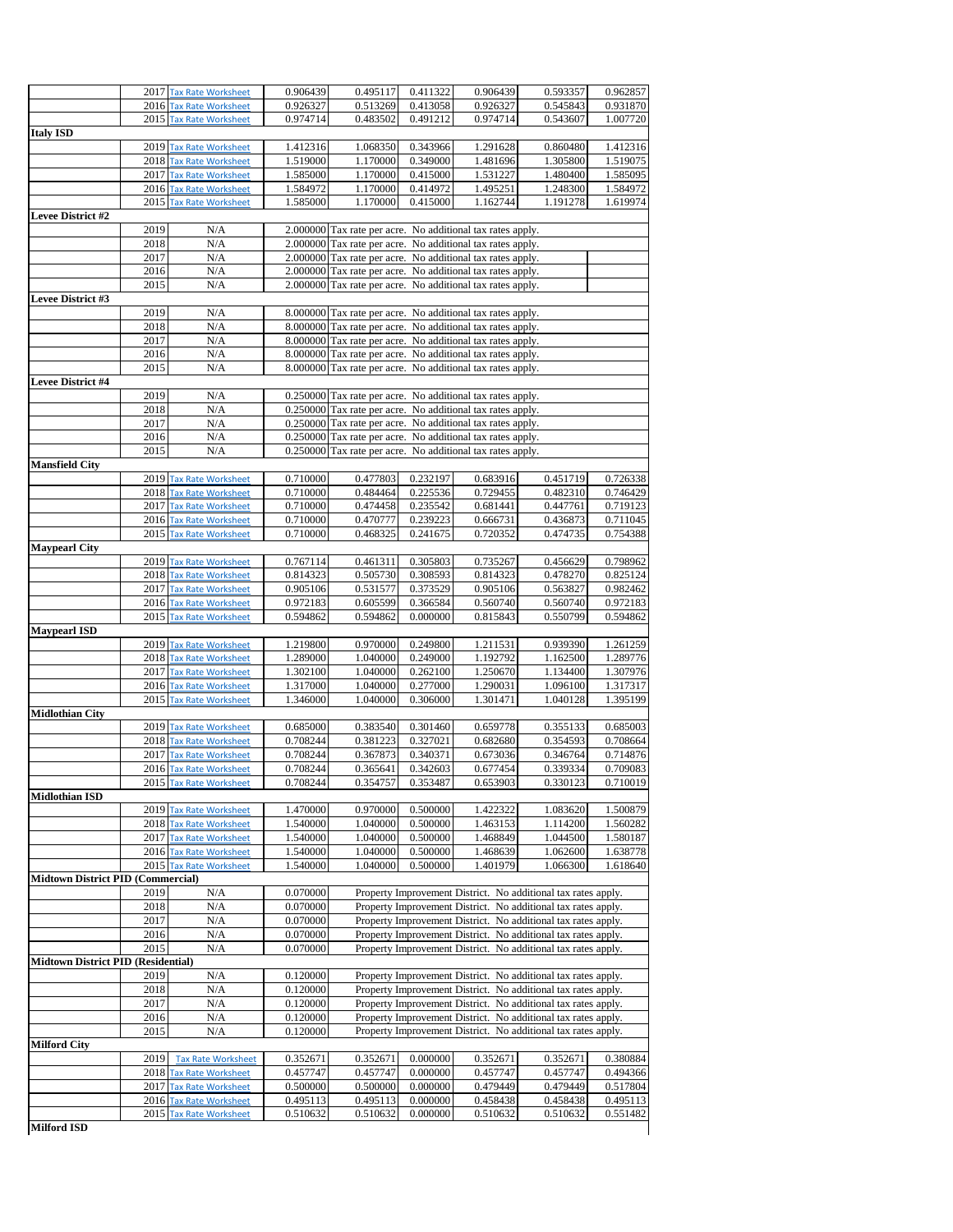|                            |      | 2019 Tax Rate Worksheet   | 1.068350 | 1.068350 | 0.000000 | 0.949294 | 1.090200                                                                           | 1.068350 |
|----------------------------|------|---------------------------|----------|----------|----------|----------|------------------------------------------------------------------------------------|----------|
|                            | 2018 | <b>Tax Rate Worksheet</b> | 1.170000 | 1.170000 | 0.000000 | 1.119078 | 1.226600                                                                           | 1.170000 |
|                            |      | 2017 Tax Rate Worksheet   | 1.170000 | 1.170000 | 0.000000 | 1.205825 | 1.198800                                                                           | 1.170000 |
|                            |      |                           |          |          |          |          |                                                                                    |          |
|                            |      | 2016 Tax Rate Worksheet   | 1.170000 | 1.170000 | 0.000000 | 1.186715 | 1.217780                                                                           | 1.170000 |
|                            |      | 2015 Tax Rate Worksheet   | 1.170000 | 1.170000 | 0.000000 | 1.119820 | 1.178930                                                                           | 1.170000 |
| <b>North Grove PID</b>     |      |                           |          |          |          |          |                                                                                    |          |
|                            | 2019 | N/A                       |          |          |          |          | Taxes paid into Improvement District as an annual installment. No tax rates apply. |          |
|                            |      |                           |          |          |          |          |                                                                                    |          |
|                            | 2018 | N/A                       |          |          |          |          | Taxes paid into Improvement District as an annual installment. No tax rates apply. |          |
|                            | 2017 | N/A                       |          |          |          |          | Taxes paid into Improvement District as an annual installment. No tax rates apply. |          |
|                            | 2016 | N/A                       |          |          |          |          | Taxes paid into Improvement District as an annual installment. No tax rates apply. |          |
|                            |      |                           |          |          |          |          |                                                                                    |          |
|                            | 2015 | N/A                       |          |          |          |          | Taxes paid into Improvement District as an annual installment. No tax rates apply. |          |
| <b>Oak Leaf City</b>       |      |                           |          |          |          |          |                                                                                    |          |
|                            | 2019 | <b>Tax Rate Worksheet</b> | 0.308767 | 0.308767 | 0.000000 | 0.289657 | 0.289657                                                                           | 0.312829 |
|                            | 2018 | <b>Tax Rate Worksheet</b> | 0.308767 | 0.308767 | 0.000000 | 0.308767 | 0.308767                                                                           | 0.333468 |
|                            |      |                           |          |          |          |          |                                                                                    |          |
|                            | 2017 | <b>Tax Rate Worksheet</b> | 0.340645 | 0.340645 | 0.000000 | 0.340645 | 0.340645                                                                           | 0.367896 |
|                            | 2016 | <b>Tax Rate Worksheet</b> | 0.363867 | 0.363867 | 0.000000 | 0.363867 | 0.363867                                                                           | 0.392976 |
|                            | 2015 | <b>Tax Rate Worksheet</b> | 0.386480 | 0.386480 | 0.000000 | 0.378245 | 0.378245                                                                           | 0.408504 |
| <b>Ovilla City</b>         |      |                           |          |          |          |          |                                                                                    |          |
|                            |      |                           |          |          |          |          |                                                                                    |          |
|                            | 2019 | <b>Tax Rate Worksheet</b> | 0.660000 | 0.541830 | 0.118170 | 0.627600 | 0.507138                                                                           | 0.664315 |
|                            | 2018 | <b>Tax Rate Worksheet</b> | 0.660000 | 0.533417 | 0.126583 | 0.621776 | 0.468256                                                                           | 0.662271 |
|                            |      | 2017 Tax Rate Worksheet   | 0.680399 | 0.512399 | 0.168000 | 0.575531 | 0.437403                                                                           | 0.680400 |
|                            |      |                           |          |          |          |          |                                                                                    |          |
|                            | 2016 | <b>Tax Rate Worksheet</b> | 0.700000 | 0.532000 | 0.168000 | 0.665890 | 0.506076                                                                           | 0.758867 |
|                            | 2015 | <b>Tax Rate Worksheet</b> | 0.700000 | 0.532000 | 0.168000 | 0.640941 | 0.486590                                                                           | 0.735361 |
| Palmer City                |      |                           |          |          |          |          |                                                                                    |          |
|                            | 2019 | <b>Tax Rate Worksheet</b> | 0.750000 | 0.564930 | 0.185070 | 0.571938 | 0.634175                                                                           | 0.568420 |
|                            |      |                           |          |          |          |          |                                                                                    |          |
|                            |      | 2018 Tax Rate Worksheet   | 0.750000 | 0.445894 | 0.304106 | 0.613209 | 0.500035                                                                           | 0.756664 |
|                            |      | 2017 Tax Rate Worksheet   | 0.689500 | 0.461223 | 0.228277 | 0.653329 | 0.461223                                                                           | 0.706246 |
|                            |      | 2016 Tax Rate Worksheet   | 0.689500 | 0.385457 | 0.304043 | 0.646161 | 0.337919                                                                           | 0.561853 |
|                            | 2015 | <b>Tax Rate Worksheet</b> | 0.689500 | 0.285993 | 0.403507 | 0.649265 | 0.327534                                                                           | 0.668911 |
|                            |      |                           |          |          |          |          |                                                                                    |          |
| <b>Palmer ISD</b>          |      |                           |          |          |          |          |                                                                                    |          |
|                            | 2019 | <b>Tax Rate Worksheet</b> | 1.333350 | 1.068350 | 0.265000 | 1.184946 | 1.033460                                                                           | 1.392634 |
|                            |      | 2018 Tax Rate Worksheet   | 1.435000 | 1.170000 | 0.265000 | 1.315830 | 1.345000                                                                           | 1.460553 |
|                            |      |                           |          |          | 0.285000 |          |                                                                                    |          |
|                            | 2017 | <b>Tax Rate Worksheet</b> | 1.455000 | 1.170000 |          | 1.358420 | 1.317900                                                                           | 1.486294 |
|                            |      | 2016 Tax Rate Worksheet   | 1.475000 | 1.170000 | 0.305000 | 1.454240 | 1.319900                                                                           | 1.511919 |
|                            | 2015 | <b>Tax Rate Worksheet</b> | 1.533700 | 1.170000 | 0.363700 | 1.429119 | 1.179139                                                                           | 1.539622 |
| <b>Pecan Hill City</b>     |      |                           |          |          |          |          |                                                                                    |          |
|                            |      |                           |          |          |          |          |                                                                                    |          |
|                            | 2019 | <b>Tax Rate Worksheet</b> | 0.320959 | 0.320959 | 0.000000 | 0.297185 | 0.297185                                                                           | 0.320959 |
|                            |      | 2018 Tax Rate Worksheet   | 0.321836 | 0.321836 | 0.000000 | 0.297997 | 0.297997                                                                           | 0.321836 |
|                            | 2017 | <b>Tax Rate Worksheet</b> | 0.319359 | 0.319359 | 0.000000 | 0.295703 | 0.295703                                                                           | 0.319359 |
|                            |      | 2016 Tax Rate Worksheet   | 0.324816 | 0.324816 | 0.000000 | 0.300756 | 0.300756                                                                           | 0.324816 |
|                            |      |                           |          |          |          |          |                                                                                    |          |
|                            |      | 2015 Tax Rate Worksheet   | 0.312110 | 0.312110 | 0.000000 | 0.312110 | 0.312110                                                                           | 0.337078 |
| <b>Red Oak City</b>        |      |                           |          |          |          |          |                                                                                    |          |
|                            | 2019 | <b>Tax Rate Worksheet</b> | 0.703645 | 0.539203 | 0.164442 | 0.640809 | 0.499362                                                                           | 0.703752 |
|                            |      | 2018 Tax Rate Worksheet   | 0.705480 | 0.549700 | 0.155780 | 0.609687 | 0.508983                                                                           | 0.666624 |
|                            |      |                           |          | 0.541800 |          |          |                                                                                    |          |
|                            |      | 2017 Tax Rate Worksheet   | 0.649000 |          | 0.107200 | 0.598150 | 0.501654                                                                           | 0.649032 |
|                            |      | 2016 Tax Rate Worksheet   | 0.649000 | 0.544300 | 0.104700 | 0.609409 | 0.511096                                                                           | 0.656683 |
|                            | 2015 | <b>Tax Rate Worksheet</b> | 0.649000 | 0.544300 | 0.104700 | 0.596756 | 0.509496                                                                           | 0.654933 |
| <b>Red Oak ISD</b>         |      |                           |          |          |          |          |                                                                                    |          |
|                            |      |                           | 1.438350 |          | 0.370000 |          | 1.079900                                                                           |          |
|                            | 2019 | <b>Tax Rate Worksheet</b> |          | 1.068350 |          | 1.450110 |                                                                                    | 1.438350 |
|                            |      | <b>Tax Rate Worksheet</b> |          |          |          |          |                                                                                    |          |
|                            | 2018 | <b>Tax Rate Worksheet</b> | 1.540000 | 1.170000 | 0.370000 | 1.459170 | 1.186600                                                                           | 1.540000 |
|                            |      | <b>Tax Rate Worksheet</b> |          |          |          |          |                                                                                    |          |
|                            | 2017 |                           | 1.540000 | 1.170000 | 0.370000 | 1.466127 | 1.073900                                                                           | 1.559769 |
|                            |      | <b>Tax Rate Worksheet</b> |          |          |          |          |                                                                                    |          |
|                            |      | <b>Tax Rate Worksheet</b> |          |          |          |          |                                                                                    |          |
|                            | 2016 | <b>Tax Rate Worksheet</b> | 1.540000 | 1.170000 | 0.370000 | 1.186923 | 1.202900                                                                           | 1.613072 |
|                            |      | <b>Tax Rate Worksheet</b> |          |          |          |          |                                                                                    |          |
|                            | 2015 | <b>Tax Rate Worksheet</b> | 1.540000 | 1.170000 | 0.370000 | 1.411024 | 1.341900                                                                           | 1.625609 |
|                            |      |                           |          |          |          |          |                                                                                    |          |
| <b>Venus City</b>          |      |                           |          |          |          |          |                                                                                    |          |
|                            |      | 2019 Tax Rate Worksheet   | 0.869918 | 0.712398 | 0.157520 | 0.791432 | 0.677483                                                                           | 0.869918 |
|                            | 2018 | <b>Tax Rate Worksheet</b> | 0.879918 | 0.727749 | 0.152169 | 0.855061 | 0.901532                                                                           | 0.973654 |
|                            | 2017 | <b>Tax Rate Worksheet</b> | 0.879918 | 0.879918 | 0.000000 | 0.814739 | 0.814739                                                                           | 0.879918 |
|                            |      |                           |          |          |          |          |                                                                                    |          |
|                            | 2016 | <b>Tax Rate Worksheet</b> | 0.879918 | 0.879918 | 0.000000 | 0.832806 | 0.832806                                                                           | 0.899430 |
|                            | 2015 | <b>Tax Rate Worksheet</b> | 0.879918 | 0.879918 | 0.000000 | 0.814739 | 0.814739                                                                           | 0.879918 |
| Waxahachie City            |      |                           |          |          |          |          |                                                                                    |          |
|                            | 2019 | <b>Tax Rate Worksheet</b> | 0.680000 | 0.510000 | 0.170000 | 0.629553 | 0.608871                                                                           | 0.717494 |
|                            |      |                           |          |          |          |          |                                                                                    |          |
|                            |      | 2018 Tax Rate Worksheet   | 0.680000 | 0.510000 | 0.170000 | 0.658557 | 0.643472                                                                           | 0.768903 |
|                            | 2017 | <b>Tax Rate Worksheet</b> | 0.680000 | 0.510000 | 0.170000 | 0.646554 | 0.602594                                                                           | 0.725415 |
|                            |      | 2016 Tax Rate Worksheet   | 0.680000 | 0.481335 | 0.198665 | 0.667011 | 0.588115                                                                           | 0.738282 |
|                            |      | 2015 Tax Rate Worksheet   | 0.680000 | 0.446335 | 0.233665 | 0.641759 | 0.557073                                                                           | 0.696584 |
|                            |      |                           |          |          |          |          |                                                                                    |          |
| Waxahachie ISD             |      |                           |          |          |          |          |                                                                                    |          |
|                            | 2019 | <b>Tax Rate Worksheet</b> | 1.452200 | 1.068300 | 0.383900 | 1.416527 | 1.272930                                                                           | 1.492081 |
|                            |      | 2018 Tax Rate Worksheet   | 1.553900 | 1.170000 | 0.383900 | 1.463267 | 1.409700                                                                           | 1.559698 |
|                            | 2017 | <b>Tax Rate Worksheet</b> | 1.553900 | 1.170000 | 0.383900 | 1.447429 | 1.263000                                                                           | 1.581336 |
|                            |      |                           |          |          |          |          |                                                                                    |          |
|                            | 2016 | <b>Tax Rate Worksheet</b> | 1.553900 | 1.170000 | 0.383900 | 1.489937 | 1.209200                                                                           | 1.579770 |
|                            | 2015 | <b>Tax Rate Worksheet</b> | 1.553900 | 1.170000 | 0.383900 | 1.320254 | 1.140823                                                                           | 1.556247 |
| $W$ ovohoobio DID #1 (CE1) |      |                           |          |          |          |          |                                                                                    |          |

**Waxahachie PID #1 (SF1)**